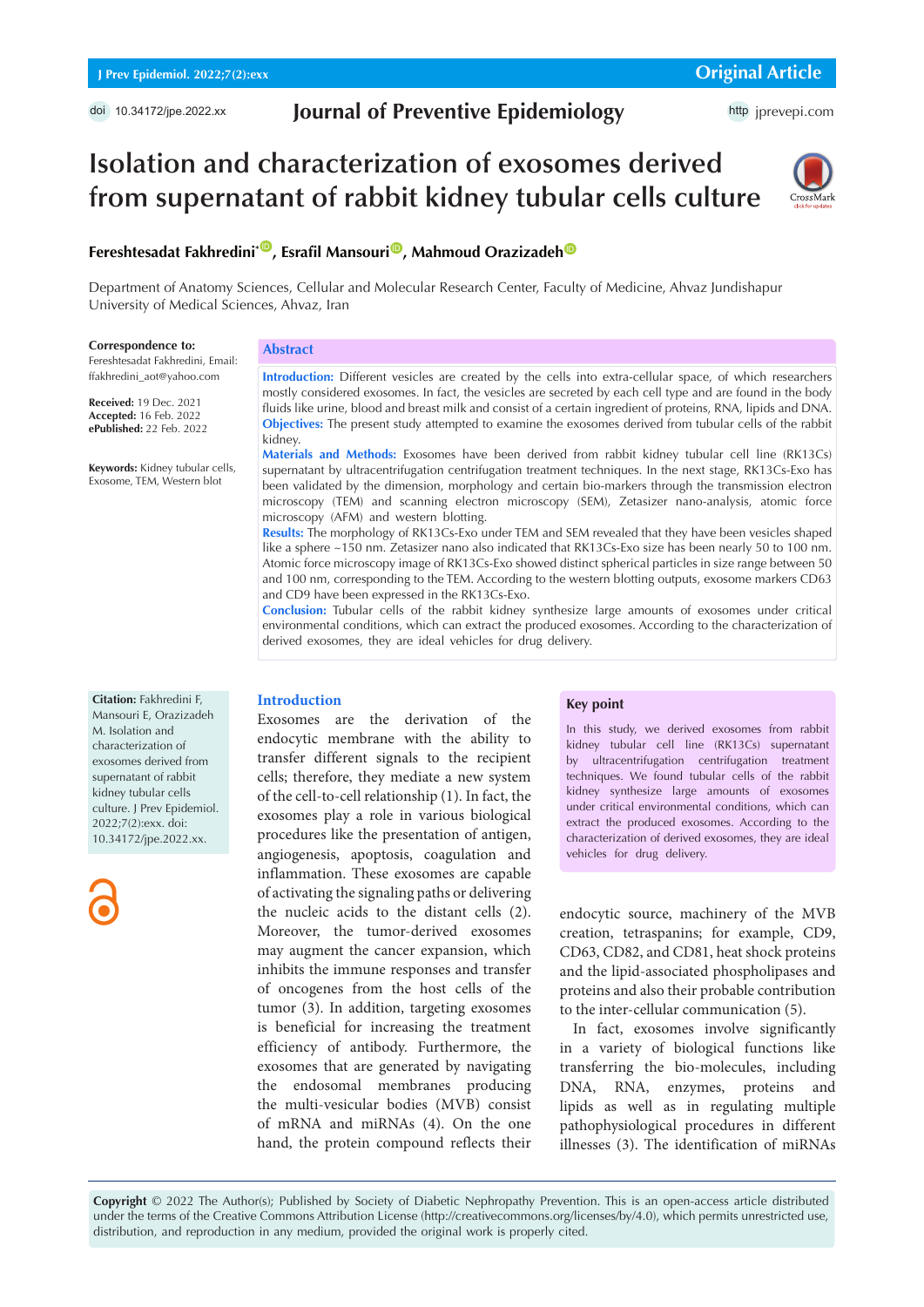#### Fakhredini F et al

and mRNAs in the exosomes and documents of their involvement in exosomes in the cell to cell communication indicates one of the novel prominent directions, which is utilization of exosomes as the delivery devices for treatment options (4).

Multiple investigations indicated that the exosomes derived from a variety of cells have various performances as the same the mesenchymal stem cells (MSCs) functions like restoration of the tissue damages, suppression of the inflammatory response and modulation of the immune system (6). However, in comparison to the cells, exosomes have higher stability and greater reserve supply. Moreover, exosome therapy can be a candidate method instead of cell therapy in a variety of diseases (7). Therefore, for examining the exosomes applications in the biomedical field, better understanding of the fundamental molecular systems related to transporting and functioning such vesicles is very necessary. Herein, we investigate the separation and description of the exosome's specifications derived from the rabbit kidney tubular cells.

#### **Objectives**

Our research aimed at addressing essential parameters for directly separating the exosomes and implementing the obtained information for presenting a direct, simplified and reliable technique to assure the exosome characteristics.

#### **Materials and Methods**

#### *Culture of rabbit kidney tubular cell line (RK13-Cs) in vitro*

According to the research design, the rabbit kidney tubular cell line (RK13; NCBI Code: C523) has been purchased from the Pasteur Institute of Iran and then immediately transferred to the Dulbecco modified Eagle's Medium (DMEM) high glucose (Gibco, UK) composing of 2 mM L-glutamine and 100 U penicillin/streptomycin (all from Invitrogen; Waltham: MA) and10% fetal bovine serum (Gibco, UK) and stored in a 37°C incubator and 5% CO<sub>2</sub> for proliferation. Then, we replaced the medium after five days and used Phosphate Buffered Saline (PBS) to wash it in order to remove the non-adherent cells. The cells have been moved by means of 0.25 % trypsin upon reaching~90 % confluence.

# *Isolation of the kidney tubular cells-derived exosomes*

RK13Cs-Exo have been procured and treated according to the previous description by Kosaka et al (8). After the cellular confluence reached 80–90 %; PBS has been used to wash them, then they have been cultured at 37°C and 5 % CO2 in a certain RK13Cs medium without FBS for further 48 hours. Isolation of exosomes has been accomplished over the supernatant of the cell culture at the second passage and 48 hours following the cultivation in the serum-free DMEM. Then, the conditioned medium has been collected and several centrifugation steps have been

taken at 300g for 10min, 2000 g for 10 minutes and 10 000 g for 30 minutes at 4°C, causing removal of the cells, big dead cells as well as the debris. When centrifugation has been done, a 0.22 μm filter sterilize Steritop<sup>TM</sup> (Millipore: USA) has been used to filter the supernatant for eliminating the rest cells and cellular debris. Afterwards, the supernatant has been transported into an Ultra-clear tube (Millipore: USA) and high-speed centrifuged at  $60000 \times g$  at  $4^{\circ}$ C for 90 minutes to isolate purified exosomes as a final pellet (9). Next, it has been decanted and the RK13Cs-Exo pellet has been re-suspended in 200 μL of PBS.

*Determination of exosomal solution protein concentration* In order to estimate the concentration of the isolated exosomes, its protein has been measured by Bradford solution and then its standard diagram has been plotted employing the sequential dilutions of BSA protein at the specified concentration. According to this method, 100 μL of the exosomal solution sample has been added to 5mL of Bradford reagent and the absorbance has been read at 595 nm. Moreover, we independently added 100 μL of the distilled water to 5 mL of Bradford reagent and used it as the blanks. In addition, concentrations of 10 to 50 µg/mL of bovine serum albumin have been made to prepare the standard curve. Then, 100 μL of each standard concentration has been blended with 5 mL of Bradford solution and kept at room temperature for 5 minutes. Finally, their absorbance has been recorded at the desired wavelength.

# *Evaluation of the exosome's morphology by TEM and SEM*

Transmission electron microscopy (TEM) has been used to observe the morphology of the exosomes. At first the exosomal pellet was fixed with 1% glutaraldehyde (Sigma) and then 20 μL of the fixed exosomes have been inserted on a carbon-coated grid and allowed to dry at room temperature for 30 minutes. Then, LEO 906 TEM (Zeiss: Germany) has been employed to analyze the sample, which has been operating at 80 kV following washing the grids two times by PBS for 5 minutes and staining with 1% uranyl acetate for 10 minutes. Afterwards, Digital Micrograph Software (Gatan Inc) has been conducted to record the TEM images with Orius 200 camera (Gatan Inc., Washington: DC). In addition, for the particles surface morphology, we used scanning electron microscopy (SEM) and 1 to 5 μL of the dried sample on the silicon chip after fixing with 2% paraformaldehyde. SEM has been used to capture the images at 30 kV after sputtering gold–palladium.

# *Determination of the distribution and size of exosomes using dynamic light scattering*

The dynamic light scattering (DLS) method has been conducted to analyze the solvent nanoparticle, which is capable of measuring particles in solution quickly, easily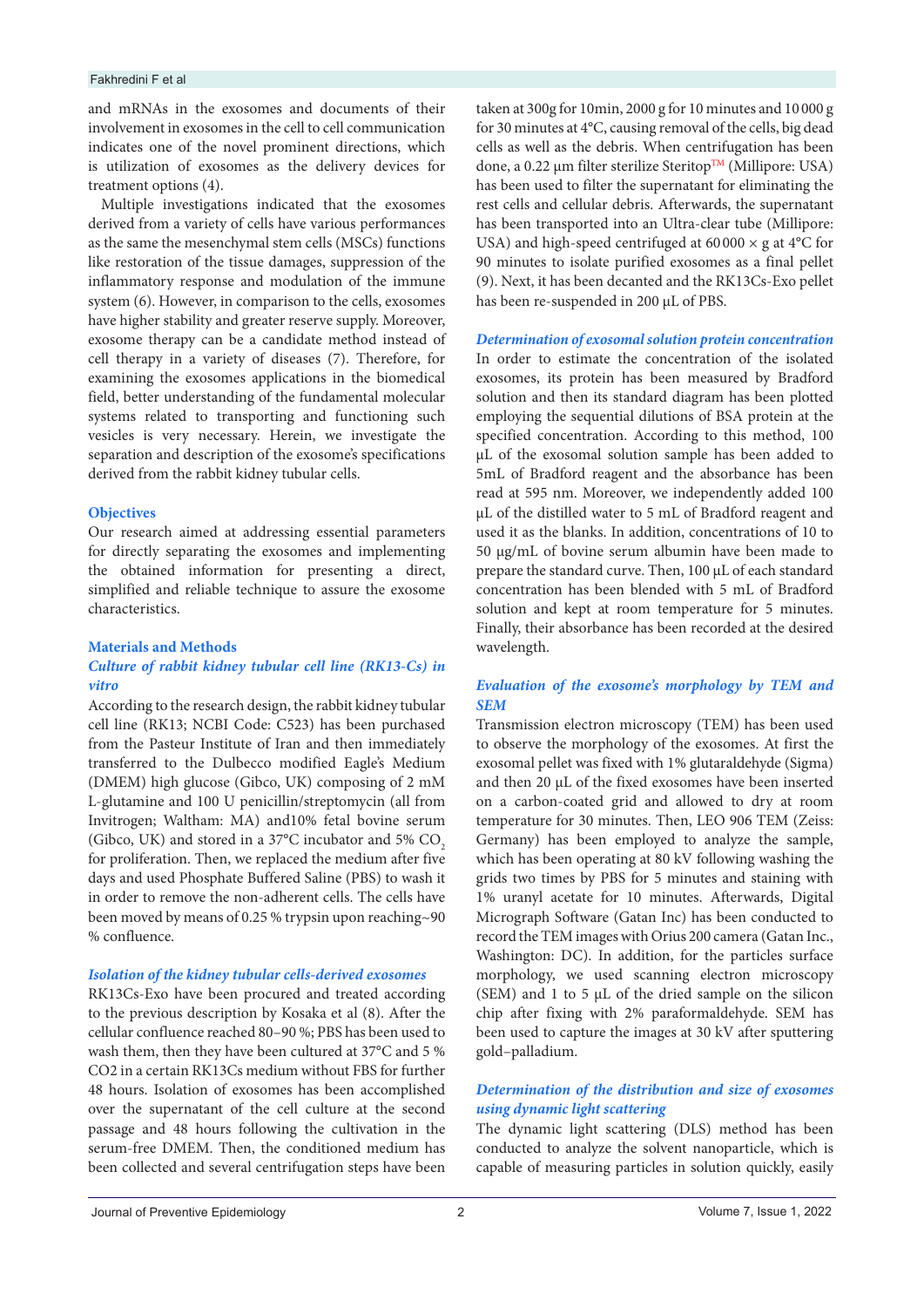and without sample preparation. For this purpose, the extracted exosomes have been resuspended by PBS to 330 µl. After shaking the solution, Malvern Zetasizer Nano ZS has been conducted to measure the size of the exosomes.

#### *Assay of RK13Cs-Exo by atomic force microscopy*

After preparing the exosomal pellet over several rounds of high-speed centrifugation, the pellet has been diluted in 5 cc of deionized water and vortexed. Then, the exosomal solution has been transferred to the south-central laboratory of Ahvaz Jundishapur University of Medical Sciences. Moreover, distribution, size, nanoparticles (NPs) size, characteristics, morphology and surface features of the soluble exosomes have been analyzed by atomic force microscopy (AFM) and finally the two-dimensional images have been analyzed.

#### *Western blotting analysis of RK13Cs-Exo surface markers*

According to the studies, the presence of the specific surface markers CD9 and CD63 proved RK13Cs-Exo identity (10). Briefly, exosomes have been lysed with RIPA/PI buffer (Santa Cruz Biotechnology; Dallas, TX, USA) and the level of protein has been estimated by Bradford protein assay. Next, RK13Cs-Exo protein has been loaded and solved in 12% sodium dodecyl sulfate/ poly-acrylamide gel electrophoresis. In addition, the protein samples have been run at 120 V for 45 minutes and transported in the membrane of polyvinylidene difluoride (Millipore: USA) at 100 mA for 1.5 hours. Moreover, we exposed the membranes to the primary rabbit polyclonal anti-CD9 (1:1000) and anti-CD63 (1:1000) (Abcam, UK) in order to test the presence of CD63 and CD9. Of course, the membranes have been washed three times in 1×Tris-HCl buffered saline Tween (TBS and 0.1% Tween 20; TBST) for five minutes. Then, incubation has been done in TBST with the horseradish peroxidase-conjugated goat anti-rabbit secondary antibody (Abcam) for one hour. Finally, the improved chemiluminescence (Thermo Fisher: USA) has been used to detect the proteins, then an Image Quant LAS 4000 mini biomolecular imager (Bio-Rad, USA) has been used to image them.

#### **Results**

#### *RK13Cs phenotype*

Rabbit Kidney tubular cell lines have been observed in the cell-culture flask approximately every day following the early plating. Then, RK13Cs have been approved by means of a light microscopy for verification of an epithelial-like morphology [\(Figure 1\)](#page-2-0). Epithelial-like cells showed high ability of rapid growth and approximated 95% confluence after 3-4 days [\(Figure 1](#page-2-0)).

#### *Characterization of RK13Cs-Exo*

The isolating procedure of the exosome has been conducted to confirm the size distribution in the exosome solution using DLS that has been consistent with SEM and TEM.

*Verification of quality and structure of exosomes by TEM*  According to the research design, the exosomes generated by the RK13Cs have been separated from the culture medium by differential centrifugation and described by TEM [\(Figure 2](#page-2-1)). Moreover, ultra-structural analysis of the exosome pellets using the TEM represented considerable reinforcement of the typical spherical-shaped exosomes with diameter of 50–150 nm [\(Figure 2](#page-2-1)). In addition, TEM supported the exosomes average diameter (≤150 nm) with the maintained intact round particles morphology. Furthermore, results showed that the exosomes had a membrane [\(Figure 2](#page-2-1)).

#### *Determination of the exosome's concentration by Bradford method*

It is notable that a standard protein concentration curve has been plotted by using Bradford solution and sequential dilution of BSA with the specified concentration. Then, the concentration of the isolated exosome protein has been calculated by the line diagram formulas, which have been 2512 μg/mL. Of course, this test aimed to determine the protein in the sample.

#### *Analysis of exosomes with SEM*

According to the research design, SEM has been used to evaluate the exosomes size and shape. Moreover, small vesicles with round morphology have been observed in the micrographs obtained from the electron microscopy. In addition, the size of the vesicles has been determined to be 70–160 nm based on the smallest and largest vesicles seen in multiple images. However, the majority of the vesicles have been smaller than 150 nm in size [\(Figure](#page-3-0) 3).

#### *Dynamic light scattering analysis*

Measuring the exosome size by dynamic light scattering

<span id="page-2-0"></span>

**Figure 1.** The morphology and growth of RK13Cs after 2 days (left panel) and 4 days (right panel), (100×). Scale bar =100 µm

<span id="page-2-1"></span>

**Figure 2**. TEM confirmed the average diameters of exosomes to be ≤150 nm with preserved intact spherical morphology.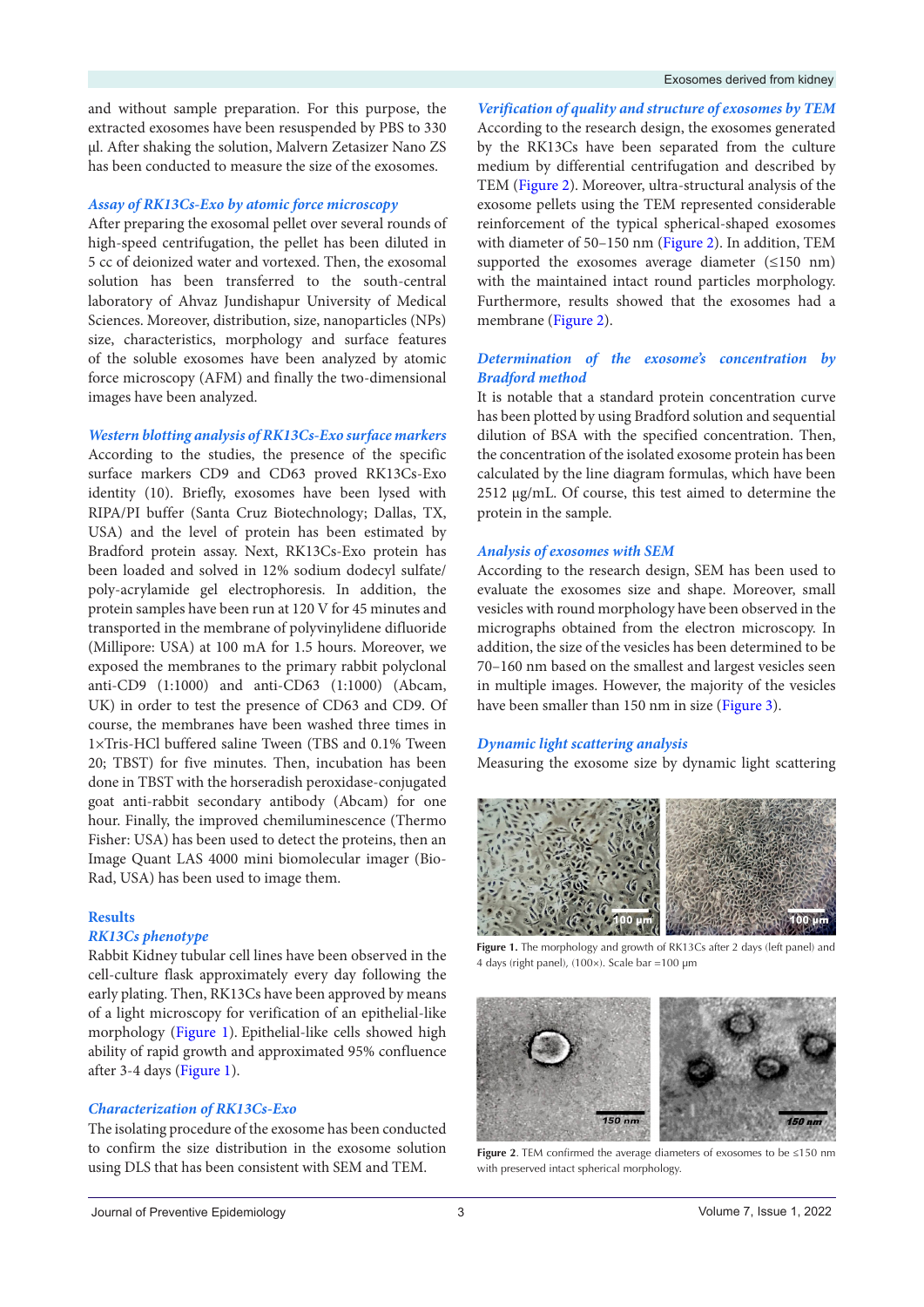<span id="page-3-0"></span>

Figure 3. Micrographs of scanning electron microscopy showed spheroid shaped vesicles at the diameter of about 70 to 160 nm.

(DLS) reflected a bell-shaped size distribution with a peak of about 108 nm. It means that nearly 50% of the solution constituents showed the average diameter of 108 nm [\(Figure 4](#page-3-1)).

### *Western blotting analysis*

Researchers utilized the proteins on the outside layer of the exosomes membranes as the markers for their identification. Notably, the most common markers in this field are the tetraspanin family markers identified by western blotting to confirm the nature of the exosomes. In addition, this study evaluated the expression levels of CD9 and CD63 by the western blotting to determine the nature of the isolated exosomes. As can be seen in Figure 5, the results of the western blotting showed the expression of the exosomes markers like CD63 and CD9 in RK13Cs-Exo [\(Figure 5](#page-3-2)).

#### *AFM analysis*

The AFM obtained from the exosomes showed that the NPs are symmetric, spherical and without aggregation. Moreover, size of the NPs ranged 60 to 150 nm ([Figure 6](#page-3-3)).

#### **Discussion**

This study isolated exosomes from RK13Cs and characterized them. Nowadays, sequential and differential centrifugations are a general strategy to isolate the exosomes. However, other approaches, including the inclusion of magnetic beads consisting of the specific antibody in the proteins of the surface of the exosomes in downstream isolation of the pre-enrichment protocols have substantially resolved the problem of the reduced purity (11). In addition, various studies compared two methods of ultracentrifugation with the density gradient centrifuge method hence, results showed higher efficiency of the density gradient centrifugation, while ultracentrifugation is a cheaper method. Therefore, we used ultracentrifugation (60 000 g) to isolate the exosomes derived from the renal tubular cells present in the cell soup and characterized them by electron microscopy. Moreover, the study conducted the dynamic light scattering method

<span id="page-3-1"></span>

**Figure 4.** Results of DLS showed that almost 50% of the solution ingredients presented an average diameter of 108 nm.

<span id="page-3-2"></span>

**Figure 5.** The exosomes markers CD9 and CD63 were expressed inRK13Cs-Exo .

<span id="page-3-3"></span>

**Figure 6.** AFM image of RK13Cs-Exo showed distinct spherical particles in size range between 60 and 150 nm

and showed that approximately 50% of the vesicles isolated by ultracentrifugation had an average diameter between 108 nm. Furthermore, comparison of the two separation methods with ultracentrifugation (i.e., 100 000 g and 60 000 g) results from other studies indicated that the exosomal particles separated by 100 000 g are purer; however, particles larger than exosomes such as microvesicles may be seen in the extraction with 60 000 g (12).

Based on the normal and pathological conditions, the cells in the body release their own vesicles called vesicles the microvasculature and exosomes release, which have attracted the attention of many researchers in recent years. These vesicles contain membrane protein and phospholipid compounds, including receptors and cell surface molecules. There are also many molecules within the cytosol inside these vesicles. Therefore, exosomal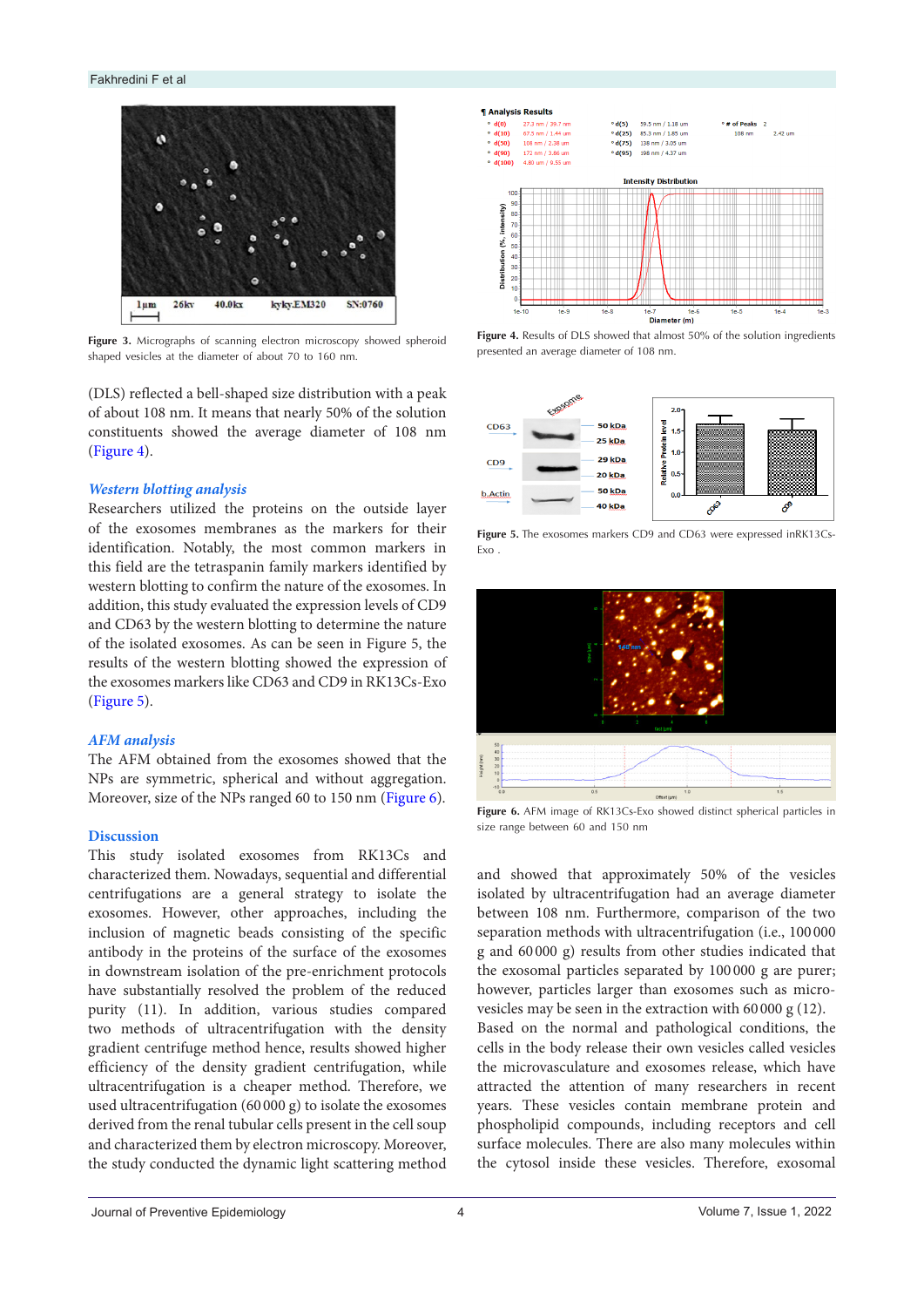therapy could be used as an alternative cell therapy due to the side effects of the direct injection of stem cells (13). According to the investigations, it has been found that exosomes contribute importantly to the promotion of angiogenesis. In addition, in-vitro and in-vivo examination with the exosomes derived from human CD34+ cells reflected an angiogenic activity. Moreover, it is possible to induce benefits of the CD34+ cell treatment on the functional recovery following the ischemic injuries basically through the exosome-mediated transfer of the angiogenic variables to the neighboring cells (14).

Moreover, studies showed that in the rat model of the severe kidney injuries induced by cisplatin, those rats given treatment with the human umbilical cord MSC-derived exosomes demonstrated lower severe kidney injury and lower levels of creatinine and nitrogen of the blood urea, necrosis, apoptosis and oxidative stress. In addition, the exosomes from the MSCs could decline the cell mortality signaling by Bax, enhance the survival signaling by Bcl-2 and finally modulate apoptosis and rapid growth in the kidney during injuries. Such a result represents treatment capacity of the MSC-derived exosomes (15). Furthermore, previous authors reported miR-146b expression for inhibition of the glioma growth by the marrow's stromal cell-derived exosomes. Therefore, the exosomes function as the biological delivery vehicles because of the lack of the immune rejection and the risk-free tumor formation (16). The renal ischemia and reperfusion have been proved to induce renal microvascular endothelium activation and elevate chemokines expression, which always mediate monocytes adhesion and migration into the injured tissue (17). One of the most important chemokines contributing to the pro-inflammatory monocytes recruitment, CCL2 (C-C motif chemokine receptors and its major receptor CCR2 are the key factors, regulating the tubular injury after renal I/R in the mice models (18). In addition, it has been found that CCR2 is enriched in the MSC-derived exosomes and these CCR2 positive exosomes strongly bind to extracellular CCL2 and reduce its concentration. Li et al, therefore, suggested that the CCR2 positive exosomes play a role as the decoys to suppress CCL2 function and then inhibit recruiting and activating the peripheral monocytes/macrophages (19).

The blood–brain barrier (BBB) is responsible for protecting the brain against hazardous chemicals. Moreover, BBB challenges the drugs to reach the targeted cells. In fact, developing the vehicles for the brain drug delivery could be strongly overshadowed by BBB hurdles. In fact, researchers provided two possible paths for entering the agents into the brain through the nasal cavity. 1) A systemic pathway, through which the medicine scan be adsorbed from the nasal cavity into the systemic circulation by means of a rich vasculature of the respiratory system circulation and thus reach the brain by passing the BBB. 2) Olfactory region located on the top of the nasal cavity creates an olfactory pathway, through which the NPs are

immediately delivered to the brain tissues and bypass the BBB (20). It is notable that the drug delivery through BBB is a highly hopeful utilization of nanotechnology in the clinical neuro-science. In this regard, one of the studies demonstrated that intra-nasal administrations of exosomes cause largely effective delivery of anti-signal and curcumin transducer and activator of transcription 3-inhibitor into the brain. Moreover, it has been found that the exosomes injected into the blood function as the "drugs vehicles" and are able to pass the normally impermeable BBB to the brain where their presence is crucial (21). Ultimately, the exosomes potential for transferring to the brain, their noncytotoxicity as well as efficient delivery agents have opened encouraging windows of more efficient therapeutic options for diseases such as Parkinson's and Alzheimer's diseases.

#### **Conclusion**

Studies showed that exosomes consist of proteins and lipid determinants, allowing them to have interactions with the targeted cells. Altogether, the exosomes are capable of signaling the targeted cells at the cell periphery or giving data to cytosol and translation machinery and probably to the nucleus. However, if we want to potentially utilize the exosomes as the treatment vehicles, this is dependent on the reality that secretion and reuptake of the exosomes can move the molecules between the cells (22) that are procedures, which may be broken up or changed by designs. However, it is possible that this design is extended beyond its present main emphasis on the oncology and immune disease for achieving hopeful methods for treating diseases.

#### **Limitations of the study**

During the research, we encountered some problems such as inconsistencies in implementation and time constraints.

#### **Authors' contribution**

FF, MO and EM contributed to conception and design. FF and EM contributed to all experimental work, data and statistical analysis and interpretation of data, methodology, investigation and cell culture work. MO writing and original draft preparation. FF drafted the manuscript, which was revised by MO and EM. All authors read and approved the final manuscript.

#### **Conflicts of Interest**

The authors declare that there are no conflicts of interest.

#### **Ethical issues**

Ethical considerations the institutional ethical committee of Ahvaz Jundishapur University of Medical Sciences approved all study protocols (Ethical code# IR.AJUMS.ABHC.REC.1398.008) study was extracted from the Ph.D., thesis of Fereshtesadat Fakhredini at this university. Additionally, ethical issues (including plagiarism, data fabrication and double publication) have been completely observed by the authors.

#### **Funding/Support**

This study was supported by Ahvaz University of Medical Sciences (Grant# CMRC-9805).